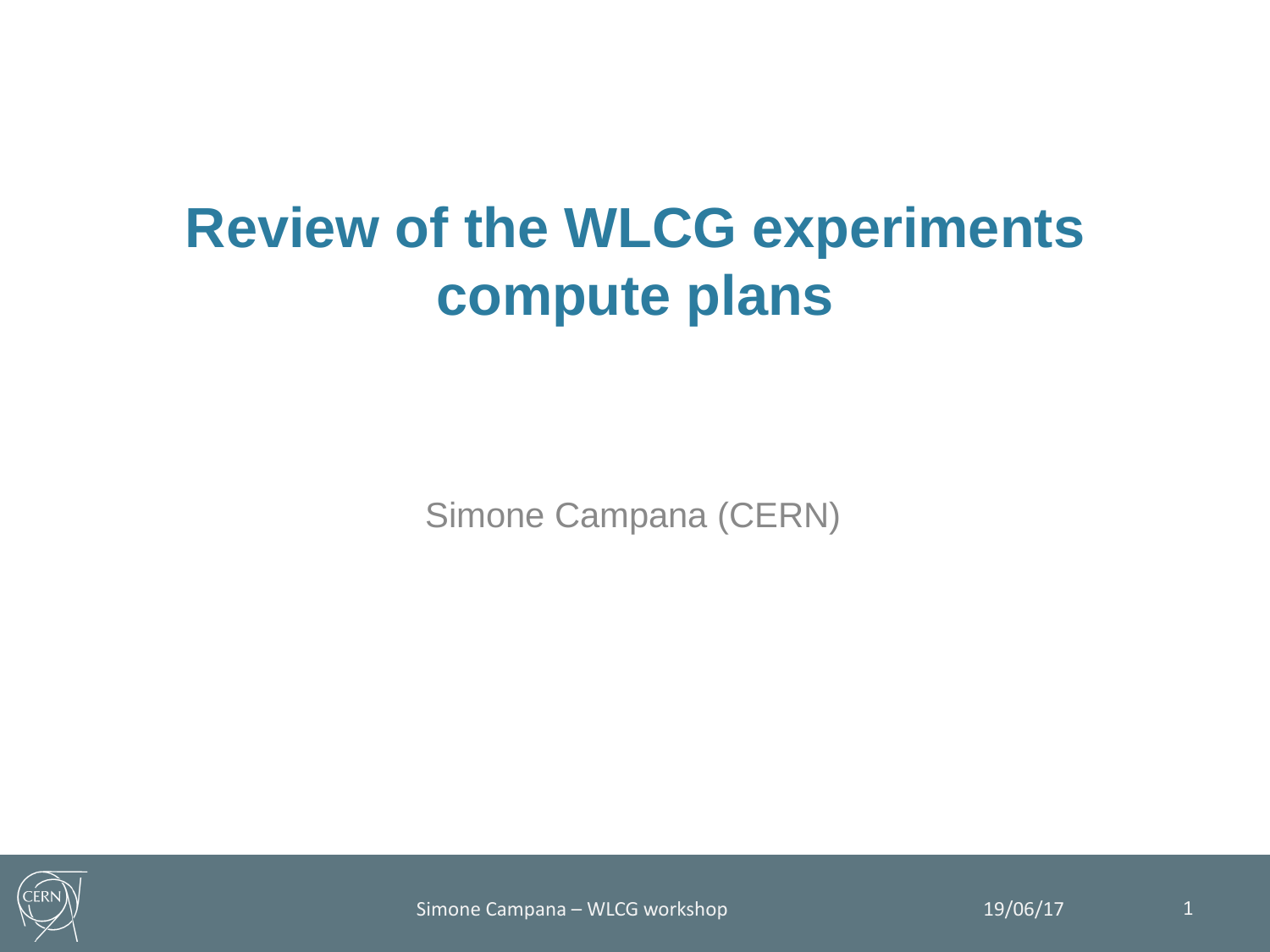#### **Evolution of the WLCG infrastructure**



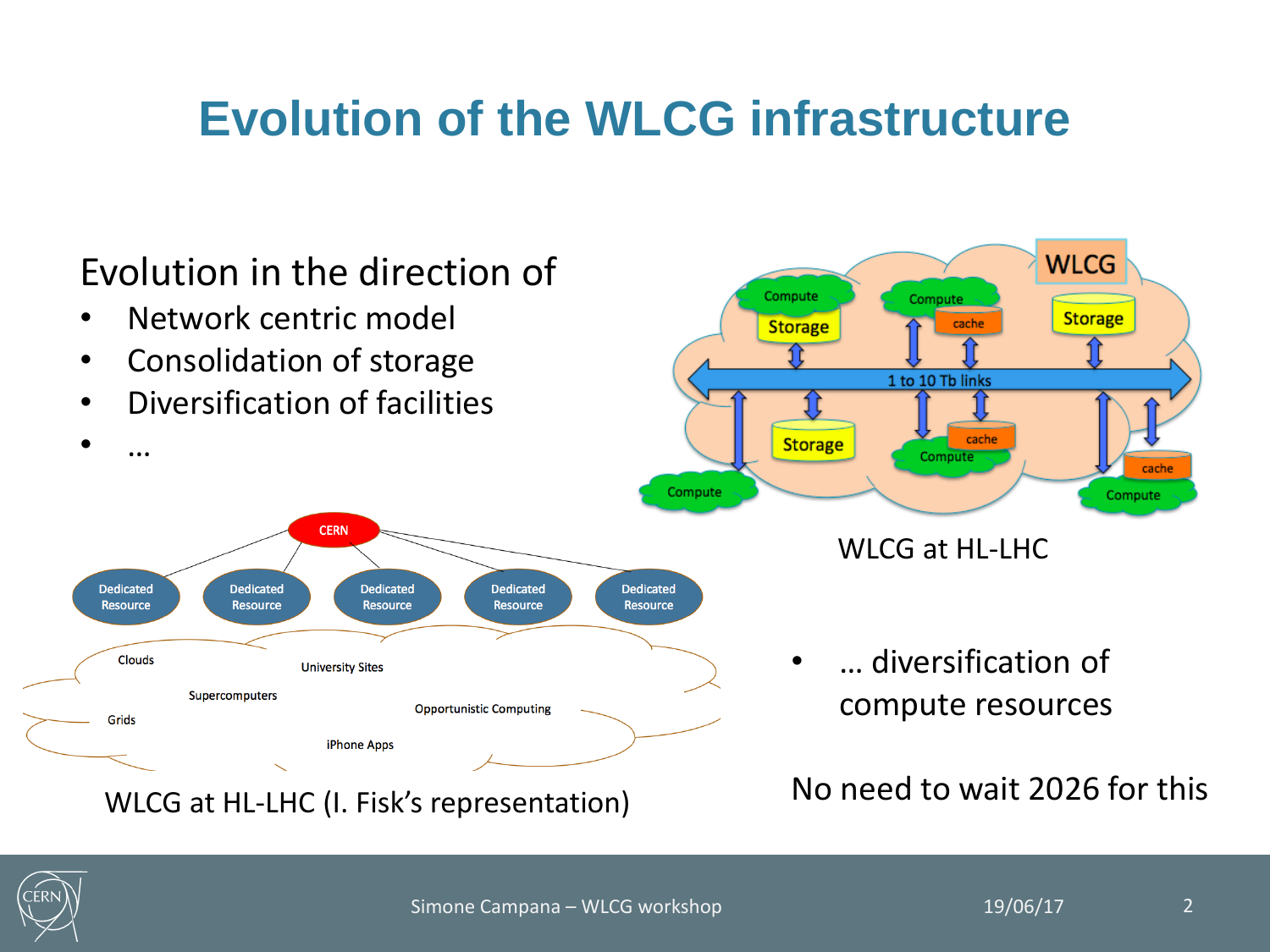### **Compute Resources and experiments Computing Model**

- **Diversification of Compute Resources** 
	- $\triangleright$  Provisioning interface: Grid CE, cloud web service, login to batch head-node, none …
	- $\triangleright$  Resource availability: pledged vs opportunistic, flat vs elastic, ...
	- $\triangleright$  Resource retention: from long living resources to highly volatile
- **Diversification of Computing Models** 
	- $\triangleright$  LHC experiments are different. More obvious for Alice and LHCb (special physics focus)
	- $\triangleright$  Also true for ATLAS and CMS (different detector layouts and different sociologies)
	- $\triangleright$  This has an impact on the computing models, and motivates different choices and different focuses

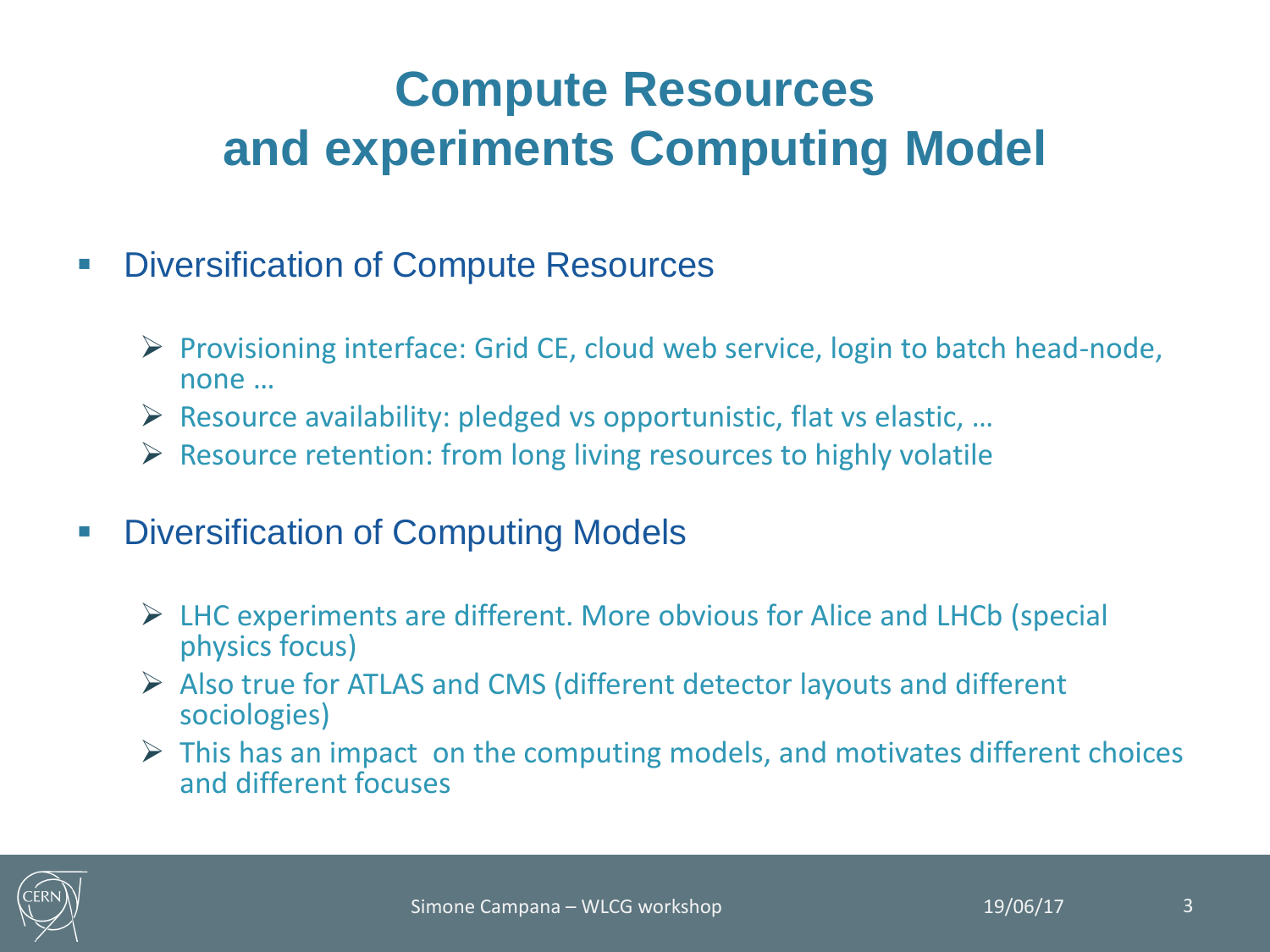### **Job Requirements**

- **LHC** experiments run a mix of single and multi core jobs
- Generally the jobs require largely less than 2GB of memory but there are special cases (e.g. Heavy Ions and Upgrade samples) requiring more
- **Filexibility to provision what you need at** low/no extra cost will be increasingly important
- A challenge for site administrators and for the batch systems
- Do we have the right (modern) tools? <http://cern.ch/go/jx9S>

| <b>Batch system</b> | <b>Instances</b> |
|---------------------|------------------|
| <b>HTCONDOR</b>     | 86               |
| <b>LOADLEVELER</b>  | 2                |
| LSF                 | 52               |
| <b>OGS/GE</b>       | 2                |
| <b>PBS</b>          | 88               |
| <b>PBSPRO</b>       | 1                |
| <b>SGE</b>          | 40               |
| <b>SLURM</b>        | 57               |
| <b>TORQUE</b>       | 169              |

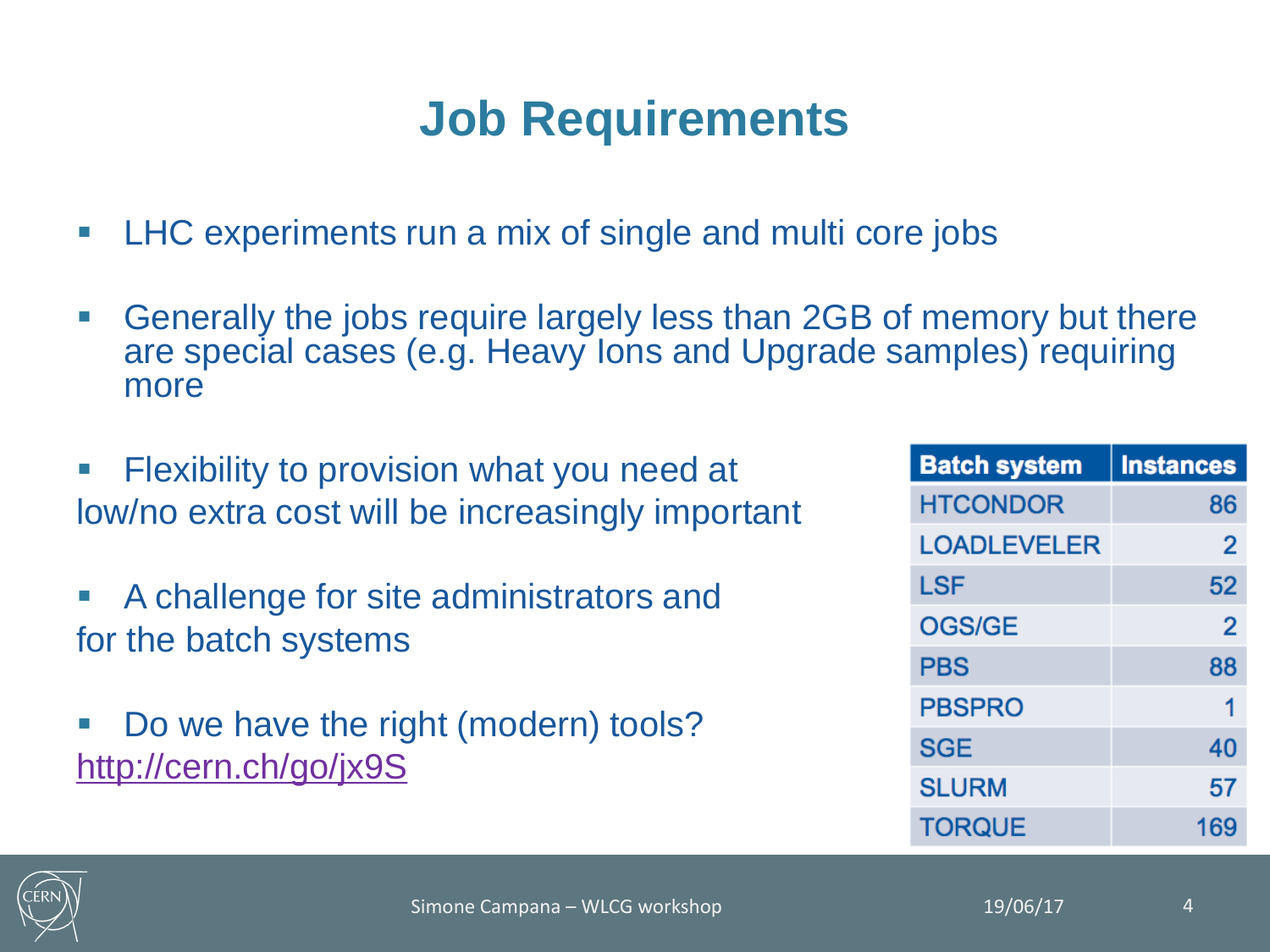# **Containers**

- A lightweight technology to provide isolation, with many benefits for experiments and sites. E.g. :  $\triangleright$  Payload isolation from pilot credentials  $\triangleright$  SL6 environment on other distributions
- A lot of (coherent) interest from the experiments
- **Focus on Singularity for WN environment**
- This workshop is a great opportunity to discuss and push this further

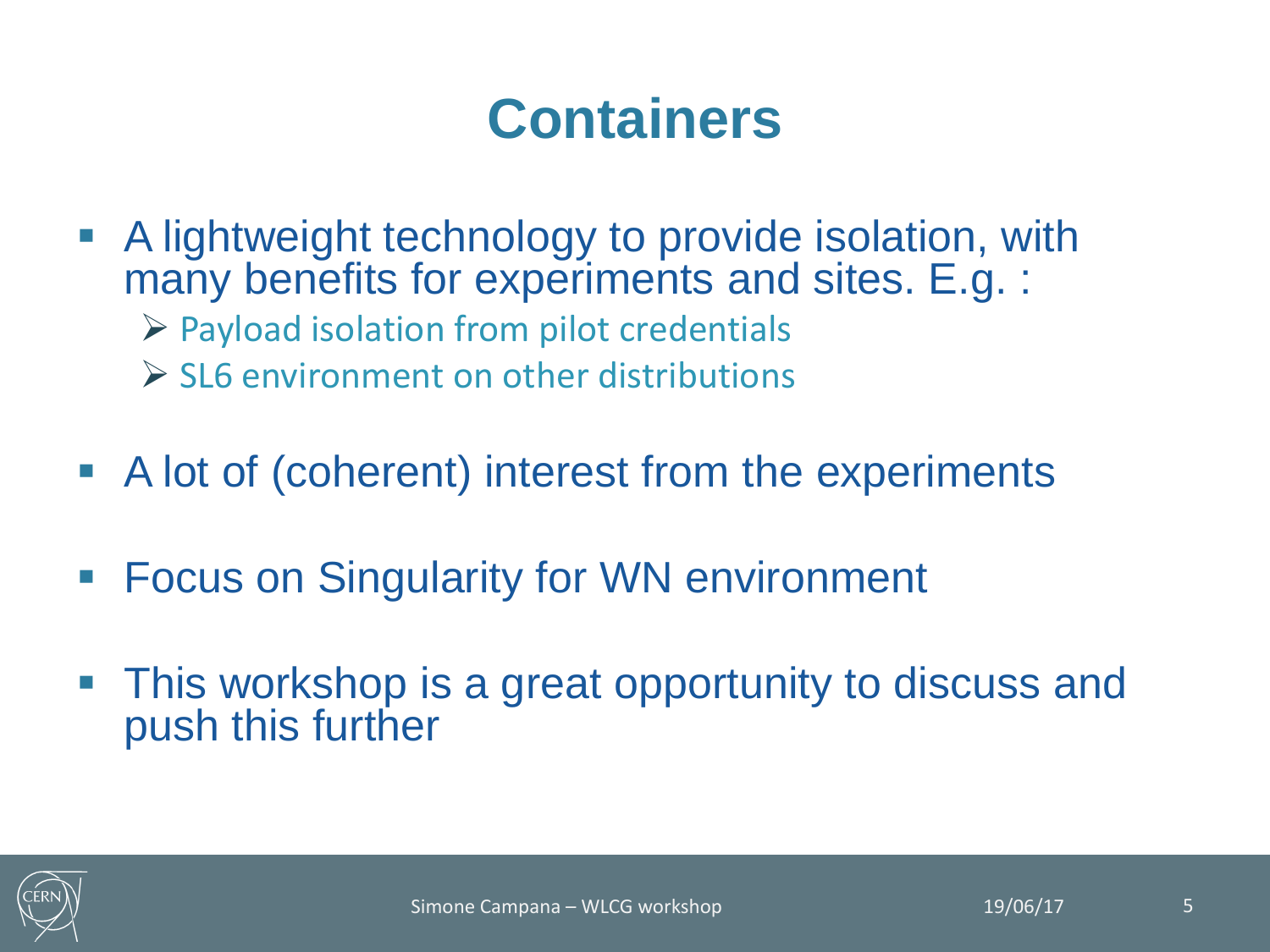#### **Clouds**

- LHC experiments leverage cloud resources for data processing. Two options:
	- 1. The experiment workflow management system instantiates VMs (generally through Condor) and the VMs join an experiment Condor pool to which pilots are submitted
	- 2. A grid site instantiates VMs and the VMs join the site batch system
- Effectively the same thing, but in (2) the facility administers the WNs while in (1) the experiment operates the WNs
- $\blacksquare$  I prefer (2)



 Condor generalizes the provisioning and access to cloud processing units and proved to be reliable. A standard de facto.

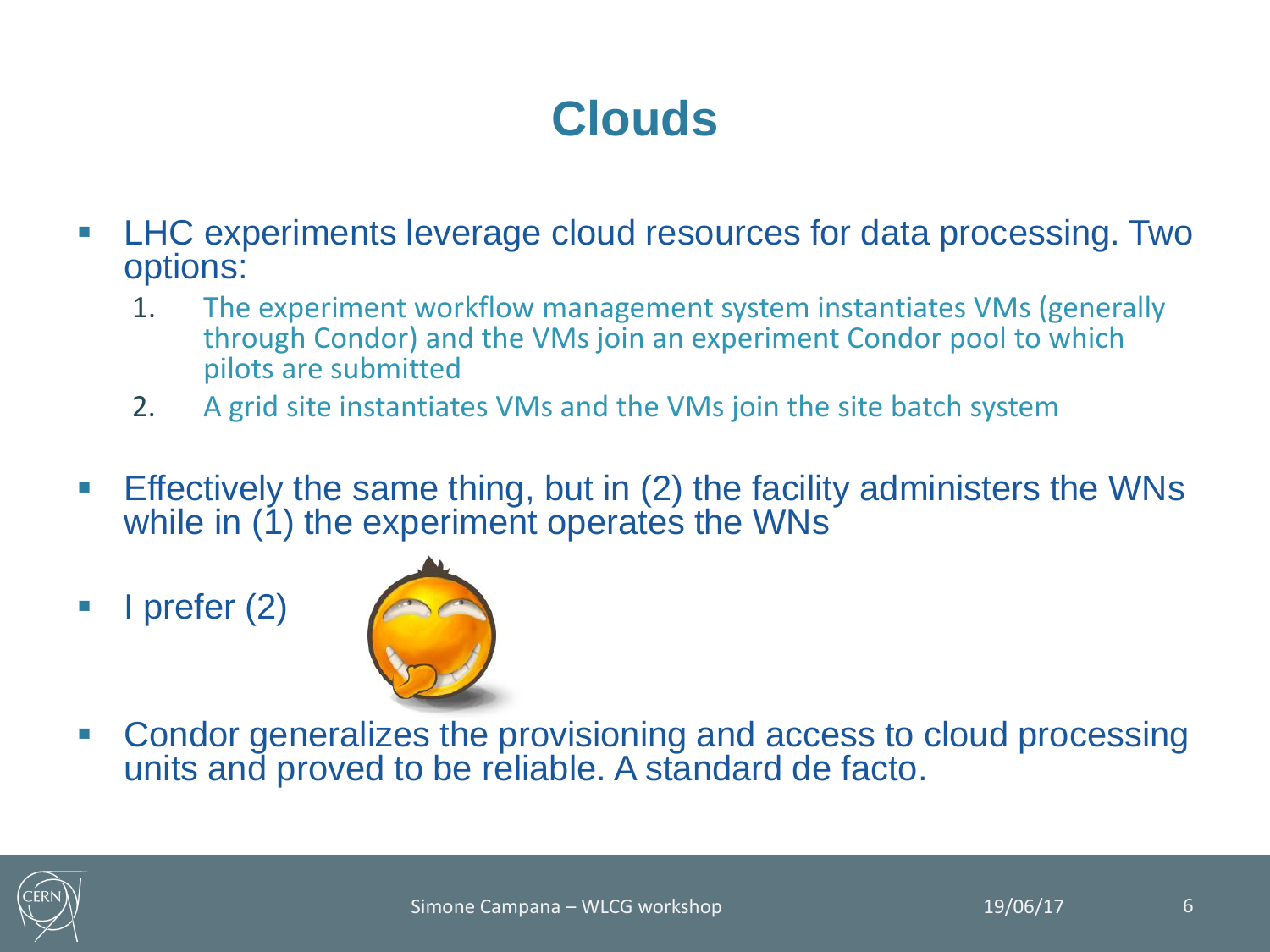# **Elastic Resources**

- **Different interests due to different** needs
- **EXECT:** ATLAS needs large CPU resources for relatively low priority G4 simulation (Calorimeters)

=> High priority tasks pushed through processing shares with flat provisioning

■ CMS G4 simulation is faster, so a big interest in provisioning for peaks for bursty activities





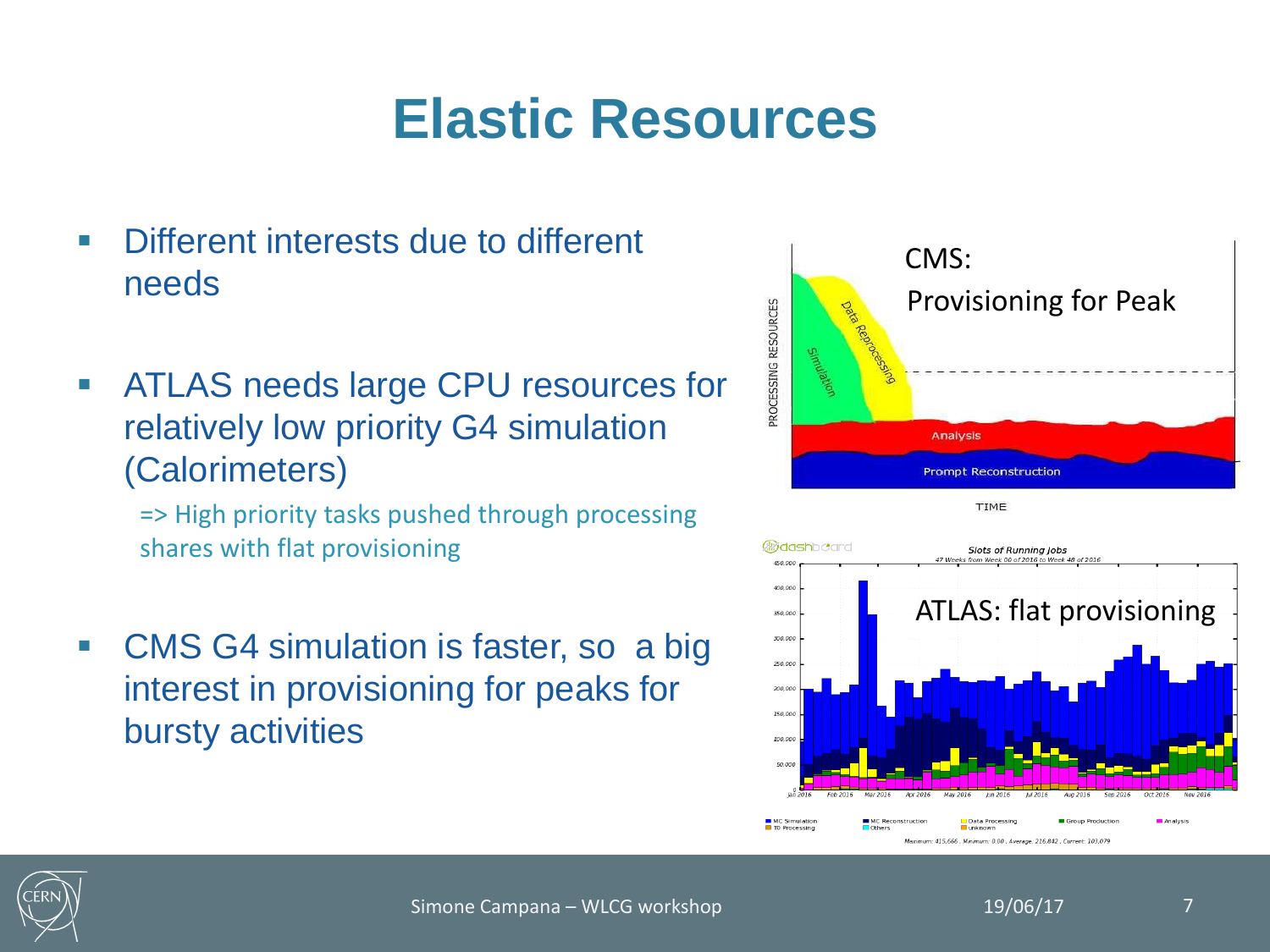#### **Elastic Resources**

- All experiments started integrating cloud resources for simulation
- But the goal and real advantage consist in leveraging cloud flexibility for all use cases. Including the challenging ones
	- $\triangleright$  High memory, many cores, long jobs, ..

 CMS run the full production chain on commercial clouds, carefully considering also the economic model



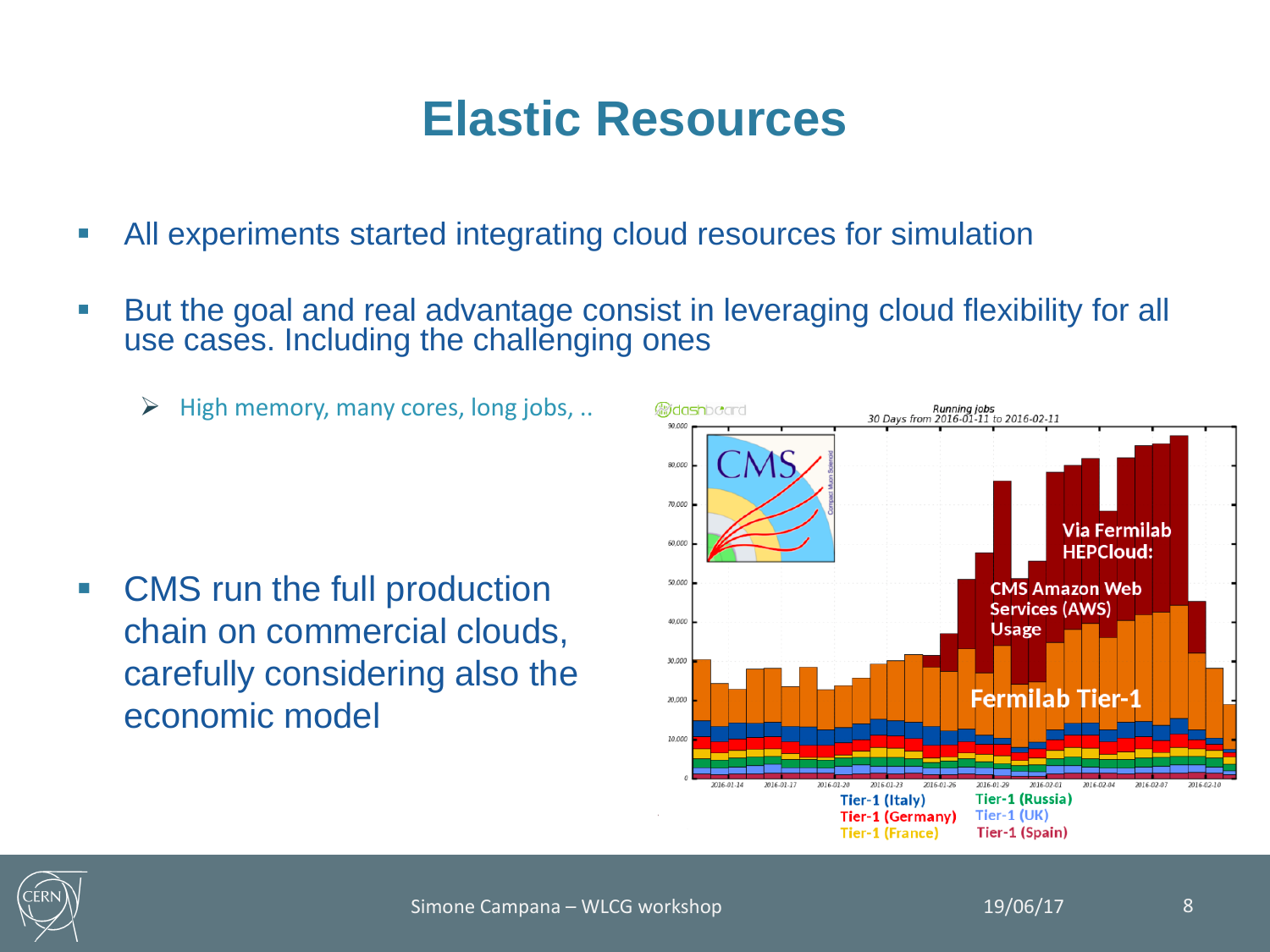### **HPCs**

- Rather complicated resources to exploit …
- The main challenge comes from diversity (e.g. site policies and CPU architectures)
- **HPCs are built for a use case not very** suitable for our embarrassingly parallel use case
- … but potentially a large number. So experiments invest on integrating them
- **Invest in common tools. Software distribution,** data handling, edge services. Try to negotiate consensually policies





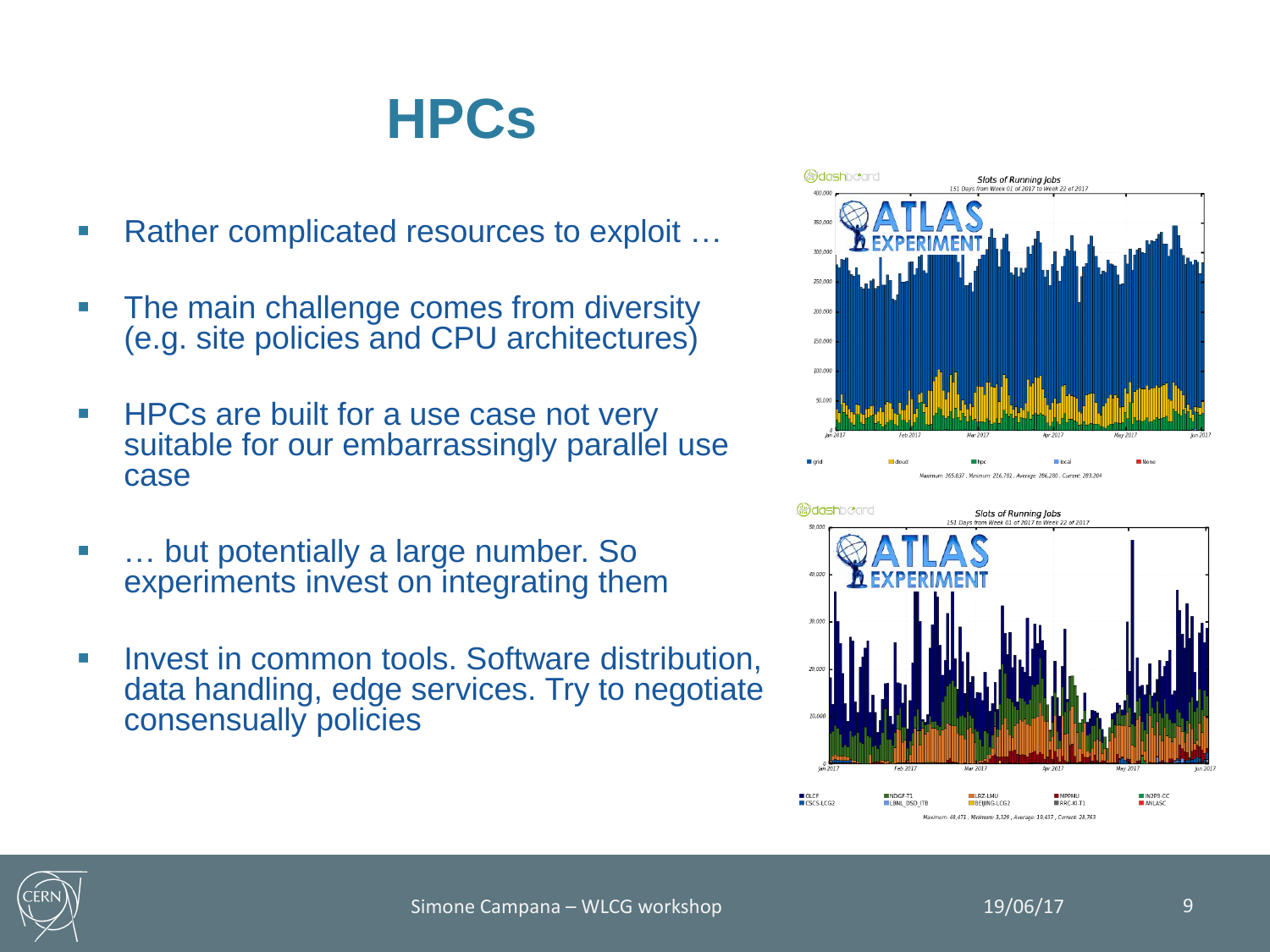### **Rationalize provisioning layer**

- In ATLAS, the strong need to rationalize resource provisioning at HPCs initiated Harvester project
- **An edge service,** creating a communication channel between resources and WMS (PanDA)
- **A** plugin-based architecture allows to leverage many of the functionalities for Grids and Clouds as well



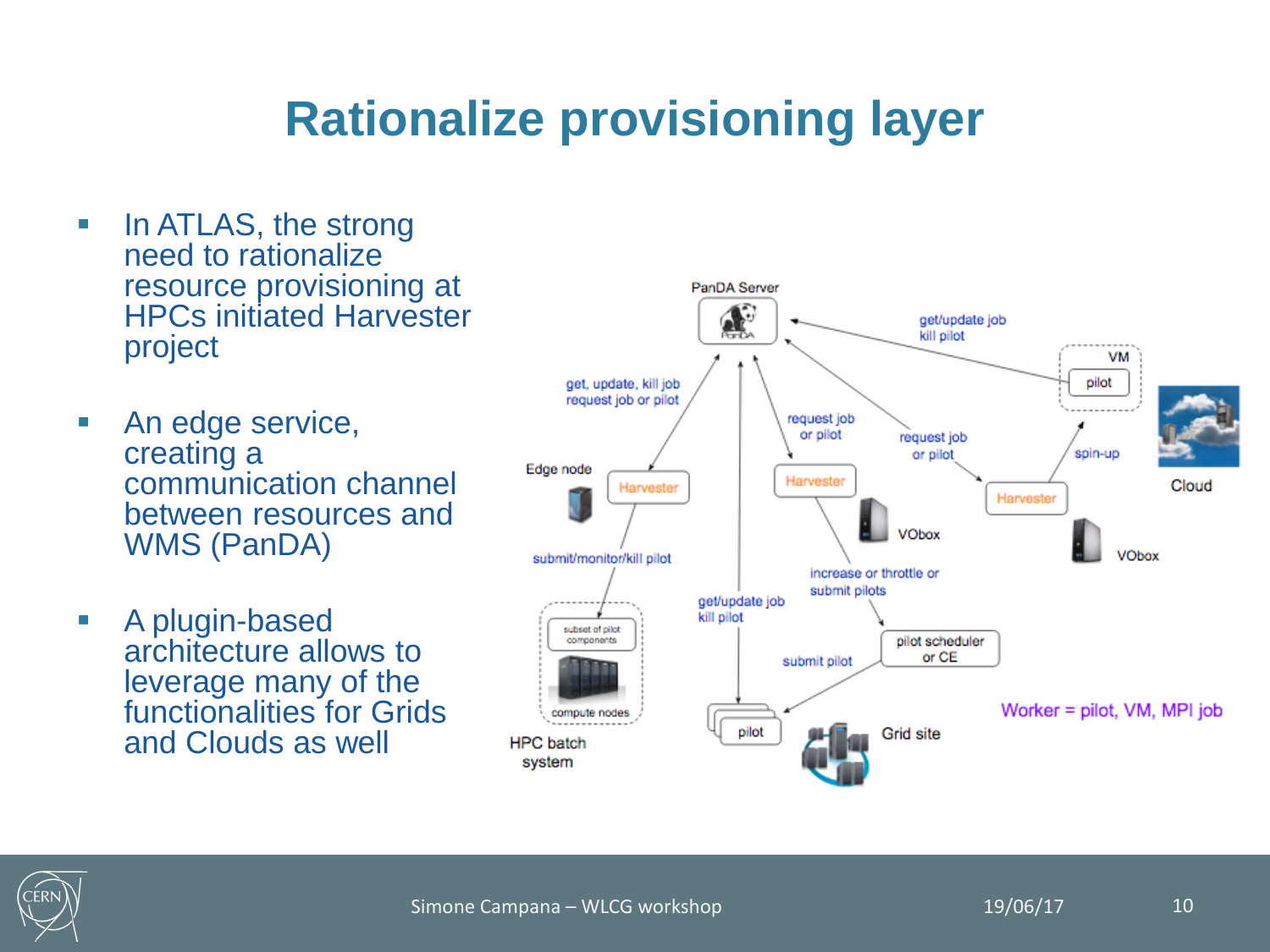### **Volatile resources**

- Considerable processing capacity can be exploited for short periods of time (or with reduced QoS)
	- HLT farms between fills, Spot Market on Clouds, Backfill in HPCs, …
- In many cases, for such resources one can expect pre-emption at any time
	- Could be softer (SIGTERM followed by SIGKILL) or harder (SIGKILL with no merci nor regret)
- Several solutions on the table, with different advantages and different challenges
	- $\triangleright$  Machine Job Feature to size at runtime the workload depending on what the resource can offer
	- $\triangleright$  Reduce the data processing granularity in a check-pointable way to one(few) event(s)
	- $\triangleright$  Ad-hoc short jobs + extra care in retry, monitoring and allarming